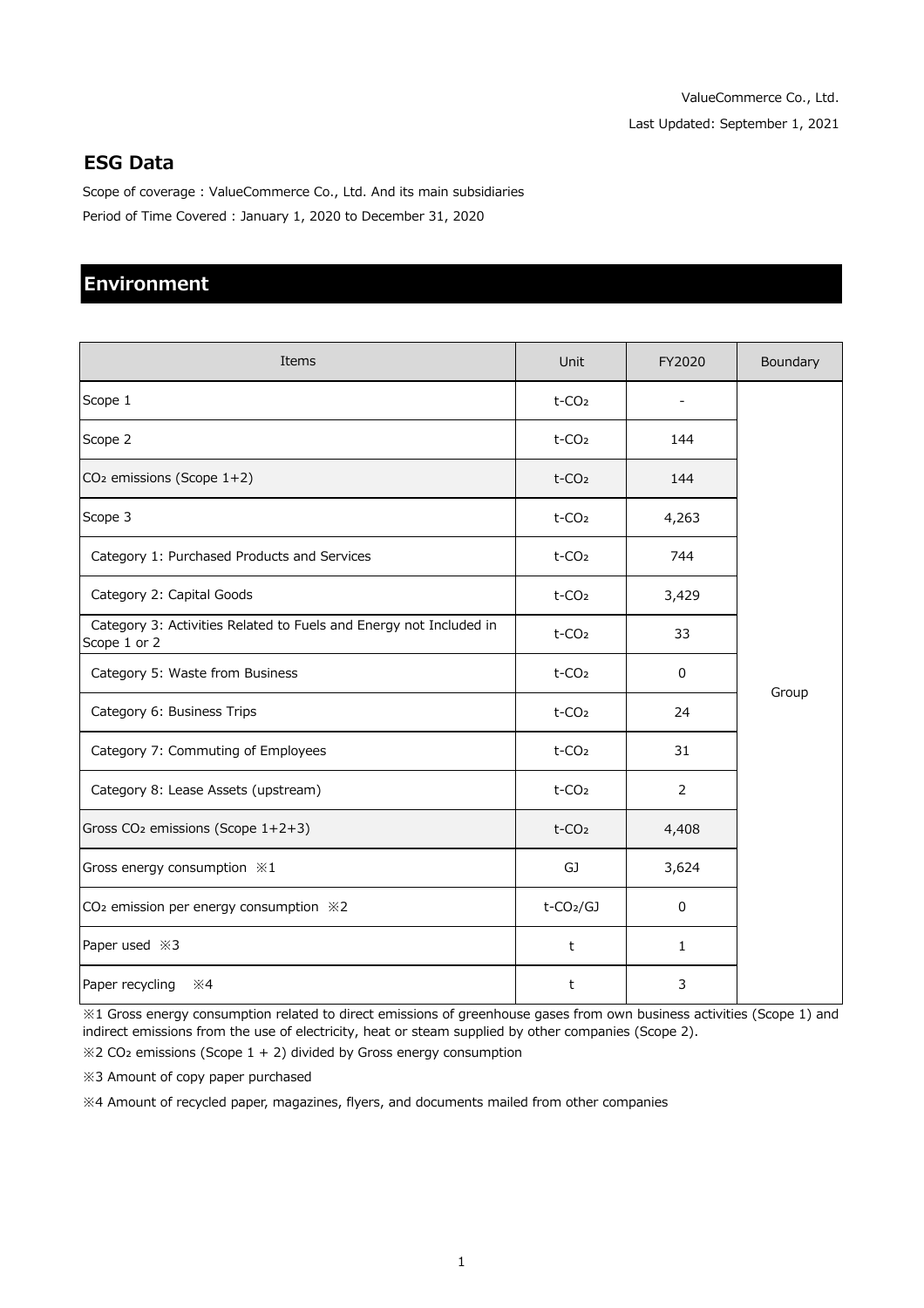Supplemental Information on Disclosure of CO<sub>2</sub> Emissions

■ Year subject to calculation: January 2020 to December 2020

■ Scope of calculation: ValueCommerce Co., Ltd.(※) and Dynatec inc., the consolidated subsidiary.

 $\mathbb X$ Including a subsidiary merged in July of the year subject to calculation

■ Scope 2: Calculated using the adjusted emission factors by electric utility company in the "Act on Promotion of Global Warming Countermeasures".

■ Scope 3: Calculation is made based on the "Basic Guidelines on Accounting for Greenhouse Gas Emissions Throughout the Supply Chain (Ver. 2.3 revised for December 2017)" and "Database of Emission Intensity for Calculating Greenhouse Gas Emissions of the Organization Throughout its Supply Chain (Ver. 3.1 revised for March 2021)".

In the year subject to calculation, the company made large-scale capital investments, mainly in software, and the emissions associated with these investments are included in "Category 2: Capital Goods".

## **Social**

| Items                                                             |                                   | Unit          | FY2020 | Boundary |
|-------------------------------------------------------------------|-----------------------------------|---------------|--------|----------|
| Number of employees                                               | Total                             | Persons       | 395    |          |
|                                                                   | Male                              |               | 236    |          |
|                                                                   | Female                            |               | 159    |          |
| Number of employees in managerial positions                       | Total                             | Persons       | 85     | Group    |
|                                                                   | Male                              |               | 69     |          |
|                                                                   | Female                            |               | 16     |          |
| Ratio of female employees in managerial<br>positions              | Total                             | $\frac{0}{0}$ | 18.8   |          |
|                                                                   | <b>Executive Officer</b>          |               | 20.0   |          |
|                                                                   | Division or<br>Department Manager |               | 3.8    |          |
|                                                                   | Team Leader                       |               | 25.9   |          |
| Ratio of female employees newly appointed to managerial positions |                                   | $\%$          | 11.8   |          |
| Number of new employees recruited in Japan                        | Total                             |               | 71     |          |
|                                                                   | Male                              | Persons       | 43     |          |
|                                                                   | Female                            |               | 28     |          |
| Ratio of employees with disabilities                              |                                   | $\%$          | 0.6    |          |
| Ratio of voluntary resignation *                                  |                                   | $\%$          | 8.6    |          |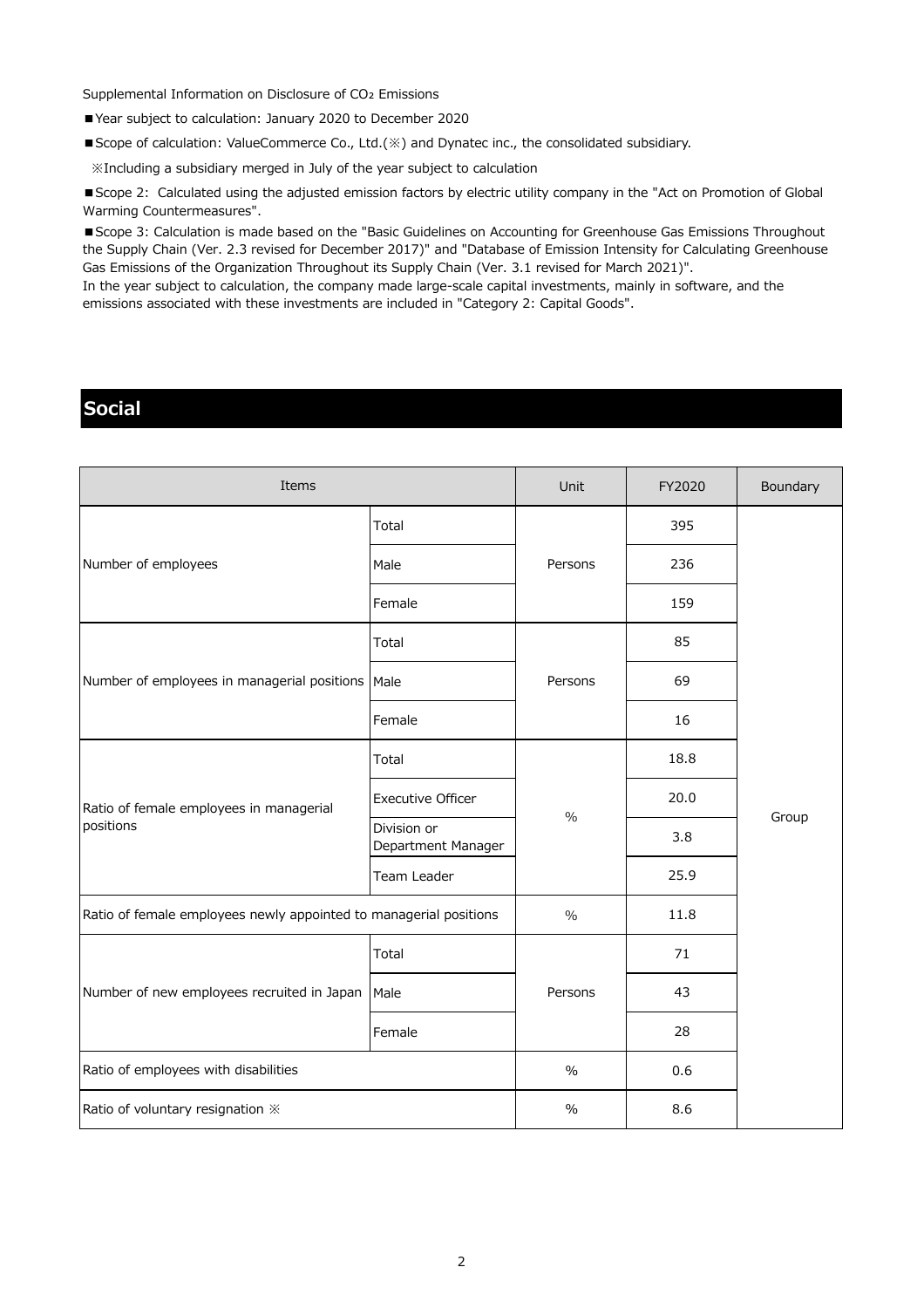| Items                                                                     |                               | Unit         | FY2020 | Boundary |
|---------------------------------------------------------------------------|-------------------------------|--------------|--------|----------|
| Average length of service *                                               | Total                         | Years        | 5.5    |          |
|                                                                           | Male                          |              | 5.7    |          |
|                                                                           | Female                        |              | 5.2    |          |
|                                                                           | Total                         |              | 34.9   |          |
| Average age of employees $\divideontimes$                                 | Male                          | Age          | 36.2   |          |
|                                                                           | Female                        |              | 32.9   |          |
|                                                                           | 20s                           |              | 144    |          |
|                                                                           | 30 <sub>s</sub>               |              | 138    |          |
| Age Composition of employees *                                            | 40s                           | Persons      | 101    |          |
|                                                                           | 50s                           |              | 18     |          |
| Number of employees reemployed after retirement                           |                               | Persons      | 1      |          |
| Average annual salary of employees                                        |                               | Thousand yen | 5,403  |          |
| Employee engagement surveys                                               | Frequency                     | Times        | 1      |          |
|                                                                           | Male                          | Persons      | 2      | Group    |
| Number of employees using childcare systems                               | Female                        |              | 16     |          |
|                                                                           | Male                          | $\%$         | 28.6   |          |
| Utilization of childcare leave                                            | Female                        |              | 100.0  |          |
|                                                                           | Ratio of returning to<br>work |              |        | 100.0    |
| Number of employees under shorter working                                 | Male                          | Persons      | 0      |          |
| hour system for childcare                                                 | Female                        |              | 12     |          |
| Number of employees using nursing care leave                              |                               | Persons      | 1      |          |
| Number of employees under shorter working hour system for nursing<br>care |                               | Persons      | 0      |          |
| Utilization of paid leave                                                 |                               | $\%$         | 46.3   |          |
| Annual total working hours (average per employee) »                       |                               | Hours        | 1,859  |          |
| Annual hours of overtime worked (average per employee) $\divideontimes$   |                               | Hours        | 199    |          |
| Utilization of work-at-home arrangements                                  |                               | $\%$         | 100.0  |          |
| Frequency of work-related injury, etc.                                    |                               | $\%$         | 0.0    |          |